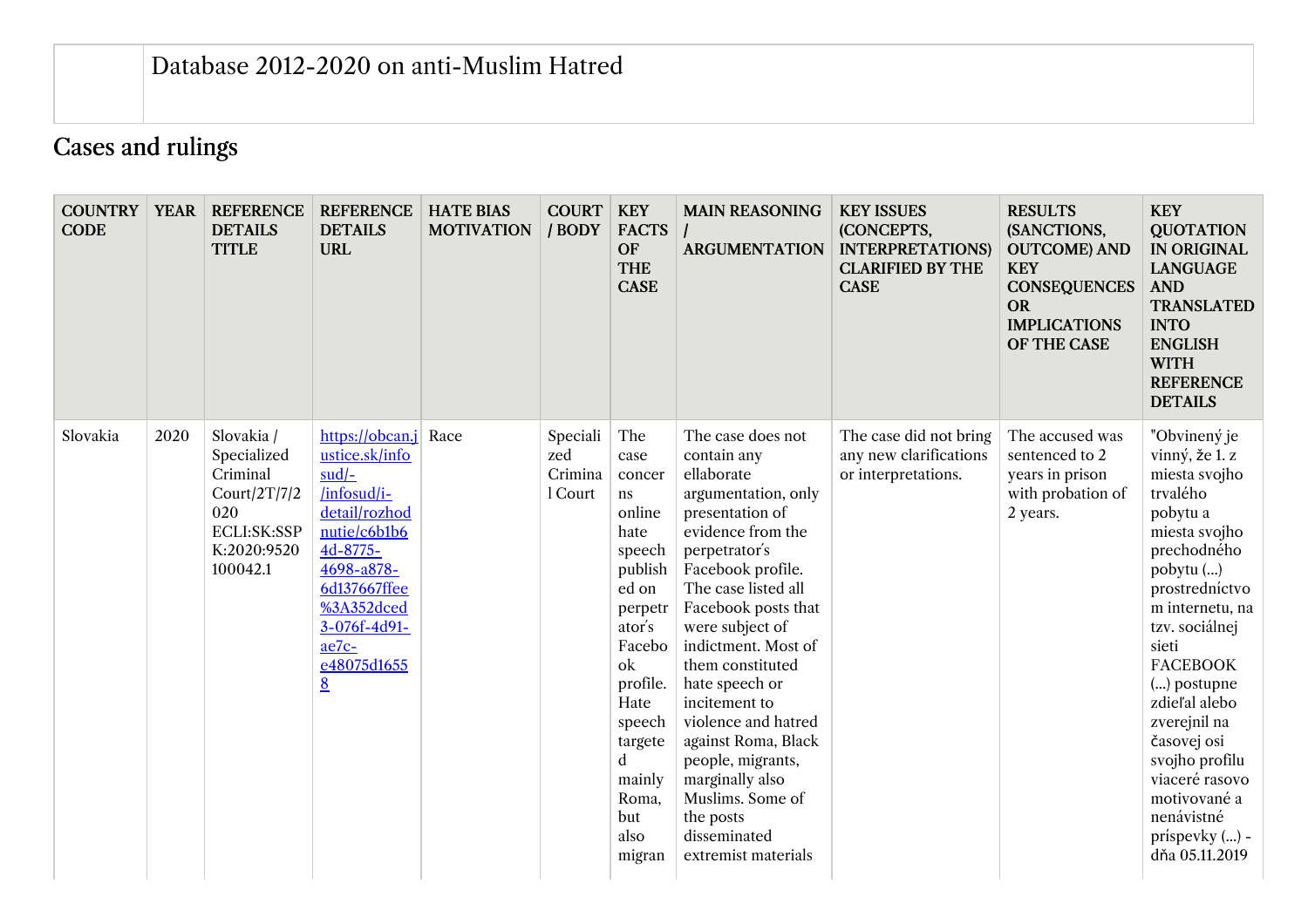|  |  | ts (it        |         | (Nazi symbolics, |  | zverejnil        |
|--|--|---------------|---------|------------------|--|------------------|
|  |  | seems         |         | etc).            |  | obrázok, na      |
|  |  |               | migran  |                  |  | ktorom bola      |
|  |  | ts of         |         |                  |  | zobrazená        |
|  |  | dark          |         |                  |  | silueta mapy     |
|  |  |               | comple  |                  |  | Európy, nad      |
|  |  |               | xion or |                  |  | ktorou bol v     |
|  |  |               | African |                  |  | hornej časti     |
|  |  |               | origin) |                  |  | nápis            |
|  |  | and           |         |                  |  | "European        |
|  |  |               | Muslim  |                  |  | Ultras United",  |
|  |  | s.            |         |                  |  | pod tým          |
|  |  |               | Perpet  |                  |  | "Defend          |
|  |  | rator's       |         |                  |  | Europe Against   |
|  |  | posts         |         |                  |  | Islamism", v     |
|  |  | ${\rm on}$    |         |                  |  | spodnej časti    |
|  |  |               | Facebo  |                  |  | boli             |
|  |  |               | ok also |                  |  | prečiarknuté     |
|  |  |               |         |                  |  | symboly          |
|  |  | ed            | spread  |                  |  | islamu, ISIS a   |
|  |  |               |         |                  |  | mešity"          |
|  |  | ist           | extrem  |                  |  |                  |
|  |  |               |         |                  |  | "The accused     |
|  |  | als           | materi  |                  |  | has been found   |
|  |  |               | referri |                  |  | guilty of using  |
|  |  |               |         |                  |  | internet, and    |
|  |  | ng to<br>Nazi |         |                  |  | the so called    |
|  |  |               |         |                  |  | social network   |
|  |  |               | symbol  |                  |  | <b>FACEBOOK</b>  |
|  |  |               | ics and |                  |  | from his places  |
|  |  |               | symbol  |                  |  | of both          |
|  |  | ics of        |         |                  |  | permanent and    |
|  |  | the           |         |                  |  | temporary        |
|  |  |               | Slovak  |                  |  | residence ()     |
|  |  | state         |         |                  |  | for sharing and  |
|  |  | that          |         |                  |  | publishing       |
|  |  |               | existed |                  |  | racially         |
|  |  |               | during  |                  |  | motivated hate   |
|  |  | the           |         |                  |  | speech () - on   |
|  |  |               | WW II.  |                  |  | 05 November      |
|  |  | The           |         |                  |  | 2019 he          |
|  |  |               | Prosec  |                  |  | published a      |
|  |  | ution         |         |                  |  | picture of a     |
|  |  |               | did not |                  |  |                  |
|  |  |               |         |                  |  | silhoutte of the |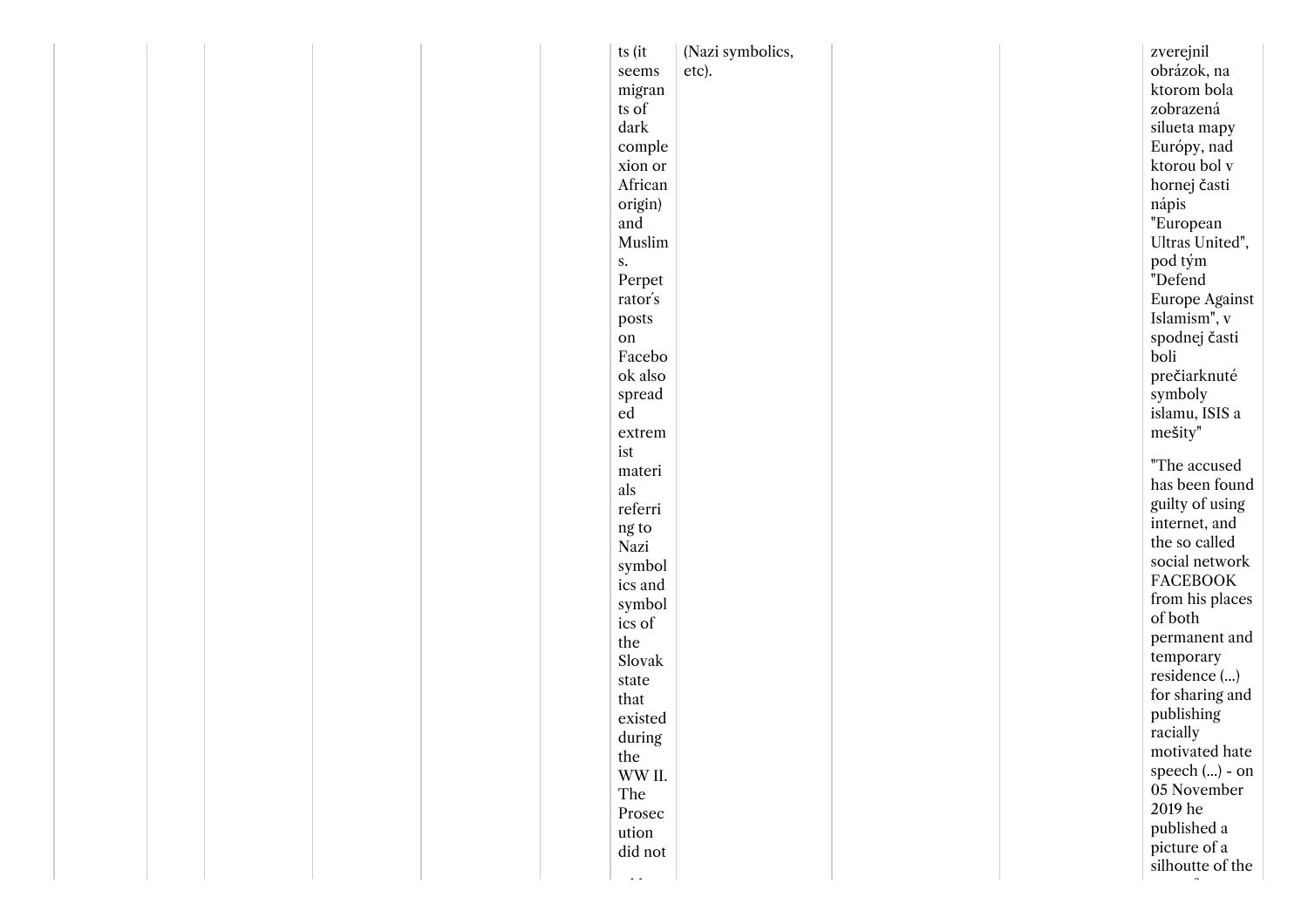|  |  |  | address                                                     |  | map of               |  |
|--|--|--|-------------------------------------------------------------|--|----------------------|--|
|  |  |  | hate                                                        |  | Europes with         |  |
|  |  |  | speech                                                      |  | inscriptions         |  |
|  |  |  | and                                                         |  | "European            |  |
|  |  |  | incite                                                      |  | Ultras United"       |  |
|  |  |  | $\mathop{\rm ment}\nolimits$                                |  | and "Defend          |  |
|  |  |  | $\mathop{\mathrm{to}}$                                      |  | Europe Against       |  |
|  |  |  | violenc                                                     |  | Islamism" and        |  |
|  |  |  | e and                                                       |  | with crossed         |  |
|  |  |  | hatred.                                                     |  | out symbols of       |  |
|  |  |  | The                                                         |  | islam, ISIS and      |  |
|  |  |  | perpetr                                                     |  | $\,$ a mosque." $\,$ |  |
|  |  |  | ator                                                        |  |                      |  |
|  |  |  | was                                                         |  |                      |  |
|  |  |  | only                                                        |  |                      |  |
|  |  |  | $\,$ accusse                                                |  |                      |  |
|  |  |  | d and                                                       |  |                      |  |
|  |  |  | based                                                       |  |                      |  |
|  |  |  | on                                                          |  |                      |  |
|  |  |  | eviden                                                      |  |                      |  |
|  |  |  | $\rm ce$                                                    |  |                      |  |
|  |  |  | from                                                        |  |                      |  |
|  |  |  | his                                                         |  |                      |  |
|  |  |  | Facebo                                                      |  |                      |  |
|  |  |  | ok also                                                     |  |                      |  |
|  |  |  | convict                                                     |  |                      |  |
|  |  |  | ${\rm ed}$ of                                               |  |                      |  |
|  |  |  | dissem                                                      |  |                      |  |
|  |  |  | ination                                                     |  |                      |  |
|  |  |  | $% \left( \left( \mathcal{A},\mathcal{A}\right) \right)$ of |  |                      |  |
|  |  |  | extrem                                                      |  |                      |  |
|  |  |  | ist                                                         |  |                      |  |
|  |  |  | materi                                                      |  |                      |  |
|  |  |  | als and                                                     |  |                      |  |
|  |  |  | posessi                                                     |  |                      |  |
|  |  |  | on of                                                       |  |                      |  |
|  |  |  | extrem                                                      |  |                      |  |
|  |  |  | ist                                                         |  |                      |  |
|  |  |  | materi                                                      |  |                      |  |
|  |  |  | als.                                                        |  |                      |  |
|  |  |  |                                                             |  |                      |  |

The information presented here is collected under contract by the FRA's research network FRANET. The information and views contained do not necessarily